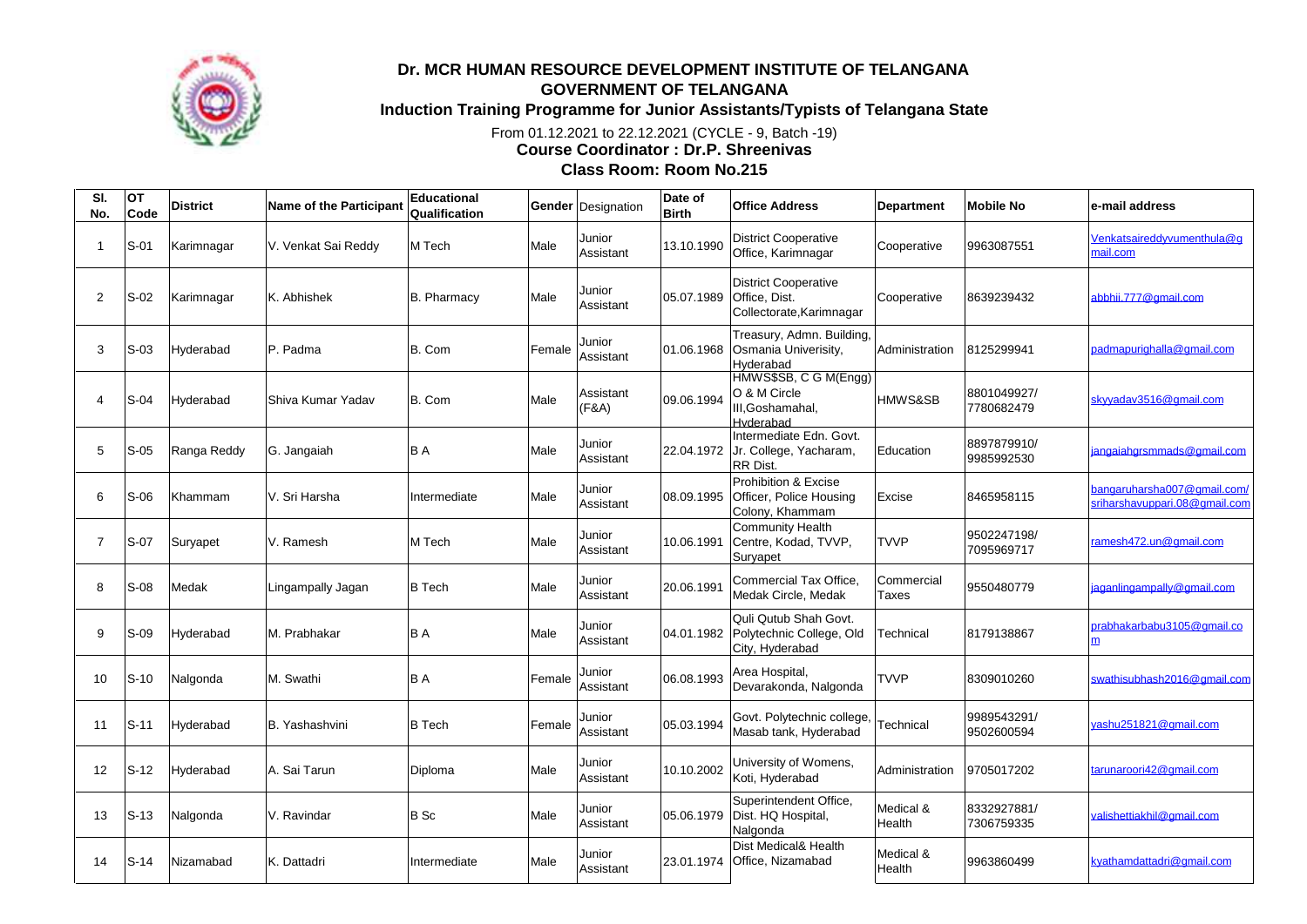| SI.<br>No. | <b>OT</b><br>Code | <b>District</b> | <b>Name of the Participant</b> | <b>Educational</b><br>Qualification |               | <b>Gender</b> Designation | Date of<br><b>Birth</b> | <b>Office Address</b>                                                    | Department              | <b>Mobile No</b>          | e-mail address                    |
|------------|-------------------|-----------------|--------------------------------|-------------------------------------|---------------|---------------------------|-------------------------|--------------------------------------------------------------------------|-------------------------|---------------------------|-----------------------------------|
| 15         | $S-15$            | Kamareddy       | Syed Shafiullah Hussaini       | Intermediate                        | Male          | Junior<br>Assistant       | 02.01.1975              | CHC, Gandhari,<br>Kamareddy                                              | Medical &<br>Health     | 9849671409                | syedshafi@gmail.com               |
| 16         | $S-16$            | Kamareddy       | <b>B.</b> Srinivas             | B A                                 | Male          | Junior<br>Assistant       | 20.05.1975              | Dist. Medical& Health<br>Office, Kamareddy                               | Medical &<br>Health     | 9908992406                | shainihoney@gmail.com             |
| 17         | $S-17$            | Nagarkurnool    | N. Hemalatha                   | <b>B</b> Tech                       | Female        | Junior<br>Assistant       | 04.01.1994              | DPRE, PIU Division,<br>Nagarkurnool                                      | <b>DPRE</b>             | 9985961903                | hemalatha.reddy496@gmailcom       |
| 18         | $S-18$            | Ranga Reddy     | N. Partha Sarathi              | B A                                 | Male          | Senior<br>Assistant       | 13.01.1975              | Intermediate Edn. Govt.<br>Jr. College,<br>Rajendranagar, RR Dist.       | Education               | 9951202430/<br>9346290165 | neelamparthasarathi@gmail.<br>com |
| 19         | $S-19$            | Hyderabad       | N. Varalaxmi                   | B A                                 | Female        | Assistant<br>(F&A)        | 17.09.1981              | HMWS&SB, C G M(Engg)<br>O & M Circle<br>III, Goshamahal,<br>Hyderabad    | HMWS&SB                 | 9989869985/<br>9948839001 | srisailammeghishitty@gmail.com    |
| 20         | $S-20$            | Medak           | Rajamani                       | <b>B</b> Sc                         | Female Typist |                           | 16.05.1985              | Dist. Panchayat Raj<br>Engineer, PIU, Medak                              | <b>DPRE</b>             | 7075476624                | mani.rajesh714@gmail.com          |
| 21         | $S-21$            | Hyderabad       | G. Harish                      | M B A                               | Male          | Junior<br>Assistant       | 21.06.1992              | PF Section, Admn.<br>Building, Osmania<br>University, Hyderabad          | Administration          | 9533599633/<br>9100565452 | harishkumar9@gmail.com            |
| 22         | $S-22$            | Hyderabad       | Syed Talmeez Ur<br>Rahman      | <b>B</b> Tech                       | Male          | Junior<br>Assistant       | 20.08.1999              | nfrastructure, Osmania<br>University, Hyderabad                          | Higher<br>Education     | 7674883673                | syedtalmeez07@gmail.com           |
| 23         | $S-23$            | Khammam         | O Srinivasa Rao                | M Com                               | Male          | Typist                    | 13.06.1980              | Tahsildar Office.<br>Penuballi, Khammam                                  | Revenue                 | 9912796536                | srisri.13061980@gmail.com         |
| 24         | $S-24$            | Khammam         | B. Mounika                     | <b>B</b> Tech                       | Female        | Junior<br>Assistant       | 27.08.1994              | Dist. Prohibition & Excise<br>Officer, Rotary<br>Nagar, Khammam          | Prohibition &<br>Excise | 9848249033                | mouni.bandam@gmail.com            |
| 25         | $S-25$            | Hyderabad       | V. Prem Kumar Goud             | Intermediate                        | Male          | Junior<br>Assistant       | 18.04.1983              | Osmania Univerisity,<br>Taranaka, Hyderabad                              | Higher<br>Education     | 9701233252                | premou2010@gmail.com              |
| 26         | $S-26$            | Hyderabad       | K. Raj Kumar                   | Intermediate                        | Male          | Junior<br>Assistant       | 10.04.1984              | J N Govt. Polytechnic,<br>Ramanthapur, Hyderabad Education               | Technical               | 9704535242                | kamunirajkumar86@gmail.com        |
| 27         | $S-27$            | Hyderabad       | . Balraj                       | Intermediate                        | Male          | Junior<br>Assistant       | 04.06.1976              | Govt. Polytechnic for<br>women, Secunderabad,<br>Hyderabad               | Technical<br>Education  | 9397046182/<br>9397046182 | jalabalraj001@gmail.com           |
| 28         | $S-28$            | Hyderabad       | M. Naresh                      | <b>Post Graduation</b>              | Male          | Junior<br>Assistant       |                         | Osmania<br>22.10.1985 University, Ambepet,<br>Secunderabad,<br>Hyderabad | Higher<br>Education     | 6305529954/<br>9963953942 | nareshreddys1021@gmail.com        |
| 29         | $S-29$            | Hyderabad       | D. Venkatesh                   | Degree                              | Male          | Junior<br>Assistant       | 11.07.1989              | Osmania Univerisity,<br>Taranaka, Hyderabad                              | Higher<br>Education     | 8019571053                | dvenkatesh14@gmail.com            |
| 30         | $S-30$            | Vikarabad       | P. Pradyumna                   | M Tech                              | Male          | <b>Typist</b>             | 29.11.1993              | Dy. EE, PRED, VIG&QC,<br>Sub Division, Vikarabad                         | <b>DPRE</b>             | 7997073879                | pradyumnaperi@gmail.com           |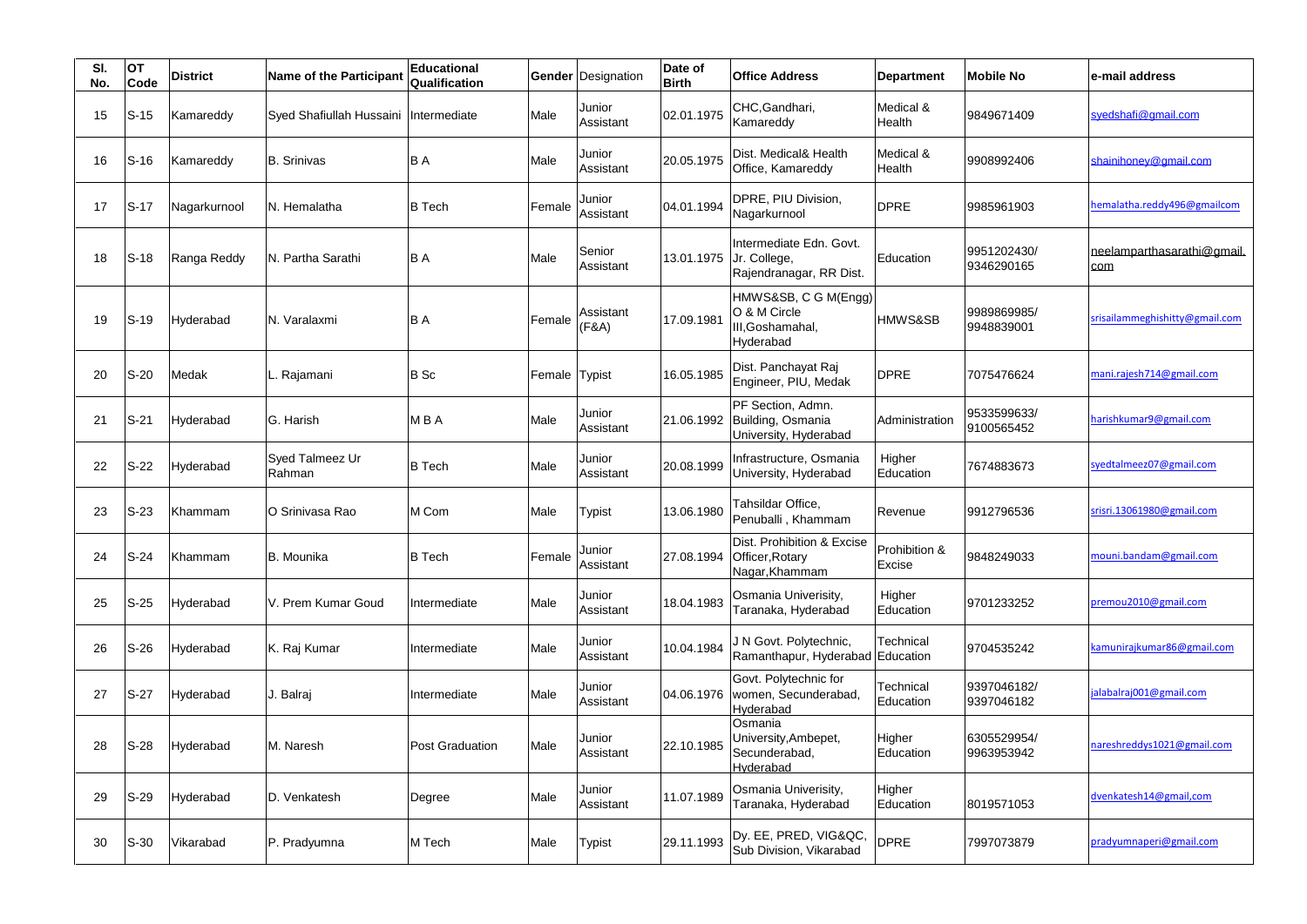| SI.<br>No. | <b>OT</b><br>Code | <b>District</b> | Name of the Participant | <b>Educational</b><br>Qualification |               | <b>Gender</b> Designation | Date of<br><b>Birth</b> | <b>Office Address</b>                                                                | <b>Department</b>      | <b>Mobile No</b> | e-mail address                    |
|------------|-------------------|-----------------|-------------------------|-------------------------------------|---------------|---------------------------|-------------------------|--------------------------------------------------------------------------------------|------------------------|------------------|-----------------------------------|
| 31         | $S-31$            | Hyderabad       | Mohammed Ali Ahmed      | B. Com                              | Male          | Junior<br>Assistant       | 25.07.1990              | Govt. Institute of<br>Electronics, East<br>Maredpally,<br>Secunderabad,<br>hyderabad | Technical<br>Education | 9666382117       | mohammedaliahmed143@gmail.c<br>om |
| 32         | $S-32$            | Hyderabad       | Syed Abdul Ali          | Intermediate                        | Male          | Junior<br>Assistant       | 02.01.1971              | Govt. Junior College,<br>Chenchalguda,<br>Hyderabad.                                 | Education              | 9948017548       | aliabdulu86@gmail.com             |
| 33         | $S-33$            | Kamareddy       | G. Venkatram            | Intermediate                        | Male          | Junior<br>Assistant       | 25.12.1972              | CHC, Pitlam , Dist.<br>Medical & Health Officer,<br>Kamareddy                        | Medical &<br>Health    | 9618933756       | venkatramgula12@gmail.com         |
| 34         | $S-34$            | Nizamabad       | R. Bhulaxmi             | <b>Post Graduation</b>              | Female Typist |                           | 05.06.1992              | 7th Bn. TSSP, Dichpally,<br>Nizamabad                                                | Home                   | 9951886142       | bhulaxmi2angbs@gmail.com          |
| 35         | $S-35$            | Nizamabad       | <b>B.</b> Anitha        | B Sc                                | Female Typist |                           | 12.12.1987              | 7th Bn. TSSP, Dichpally,<br>Nizamabad                                                | Home                   | 9533430456       | adducherry06@gmail.com            |
| 36         | $S-36$            | Mancherial      | S. Nagarjuna            | B A                                 | Male          | Junior<br>Assistant       | 10.05.1996              | 13th Bn. TSSP,<br>Mancherial.                                                        | Home                   | 8978956840       | snagarjuna 182@gmail.com          |
| 37         | $S-37$            | Hyderabad       | K. Venkatesh            | <b>B</b> Com                        | Male          | Junior<br>Assistant       |                         | Dr.MCR HRDIT, Road<br>08.01.1992 No.25, Jubilee Hills,<br>Hyderabad                  | GAD                    | 9010662910       | cothakondavenkatesh98@gmail.co    |
| 38         | $S-38$            | Hyderabad       | K. Sunil                | Degree                              | Male          | Junior<br>Assistant       | 04.03.1995              | Dr.MCR HRDIT, Road<br>No.25, Jubilee Hills,<br>Hyderabad                             | GAD                    | 7995035359       | unilkolipaka1995@gmail.com        |
| 39         | S-39              | Hyderabad       | P. Ramesh               |                                     | Male          | Junior<br>Assistant       | 06.08.1992              | Dr.MCR HRDIT, Road<br>No.25, Jubilee Hills,<br>Hyderabad                             | GAD                    | 9666898863       | rameshpulluri55@gmail.com         |
| 40         | $S-40$            | Warangal        | G. Rini                 | <b>B</b> Tech                       | Female        | Junior<br>Assistant       | 25.07.1995              | 5th Bn. TSSP(IR), Camp<br>of Mamnoor, Warangal                                       | Home                   | 9381419321       | rini.gudipally25@gmail.com        |
| 41         | $S-41$            | Warangal        | B. Jhansi               | <b>B</b> Ed                         | Female        | Junior<br>Assistant       | 26.07.1992              | 5th Bn. TSSP(IR), Camp<br>of Mamnoor, Warangal                                       | Home                   | 9182887383       | utha.jhansi1992@gmail.com         |
| 42         | $S-42$            | Warangal        | T. Divya Reddy          | МE                                  | Female        | Junior<br>Assistant       | 25.11.1995              | 5th Bn. TSSP(IR), Camp<br>of Mamnoor, Warangal                                       | Home                   | 9553109315       | divyareddyt.d.r@gmail.com         |
| 43         | $S-43$            | Warangal        | P. Usha sree            | <b>BA</b>                           | Female        | Junior<br>Assistant       | 26.02.1997              | 5th Bn. TSSP(IR), Camp<br>of Mamnoor, Warangal                                       | Home                   | 9392210782       | paladugulaushasree@gmail.com      |
| 44         | $S-44$            | Warangal        | M. Divya                | <b>B</b> Com                        | Female        | Junior<br>Assistant       | 09.09.1998              | 5th Bn. TSSP(IR), Camp<br>of Mamnoor, Warangal                                       | Home                   | 9515530658       | madaganidivya98@gmail.com         |
| 45         | $S-45$            | Warangal        | K. Nagamani             | <b>B</b> Ed                         | Female        | Junior<br>Assistant       | 10.05.1987              | 5th Bn. TSSP(IR), Camp<br>of Mamnoor, Warangal                                       | Home                   | 9494321489       | nagamanikandhika@gmail.com        |
| 46         | $S-46$            | Hyderabad       | Mohammad Amjath         | <b>MBA</b>                          | Male          | Junior<br>Assistant       | 26.09.1991              | 8th Bn. Office, TSSP,<br>Kondapur, Hyderabad                                         | Home                   | 6303933044       | amjath.8thbn@gmail.com            |
| 47         | $S-47$            | Khammam         | K. Nagarjun Kumar       | Degree                              | Male          | Junior<br>Assistant       | 31.03.1997              | 15th Bn. TSSP,<br>Sathupally, Khammam                                                | Home                   | 8142474847       | naga123.k@gmail.com               |